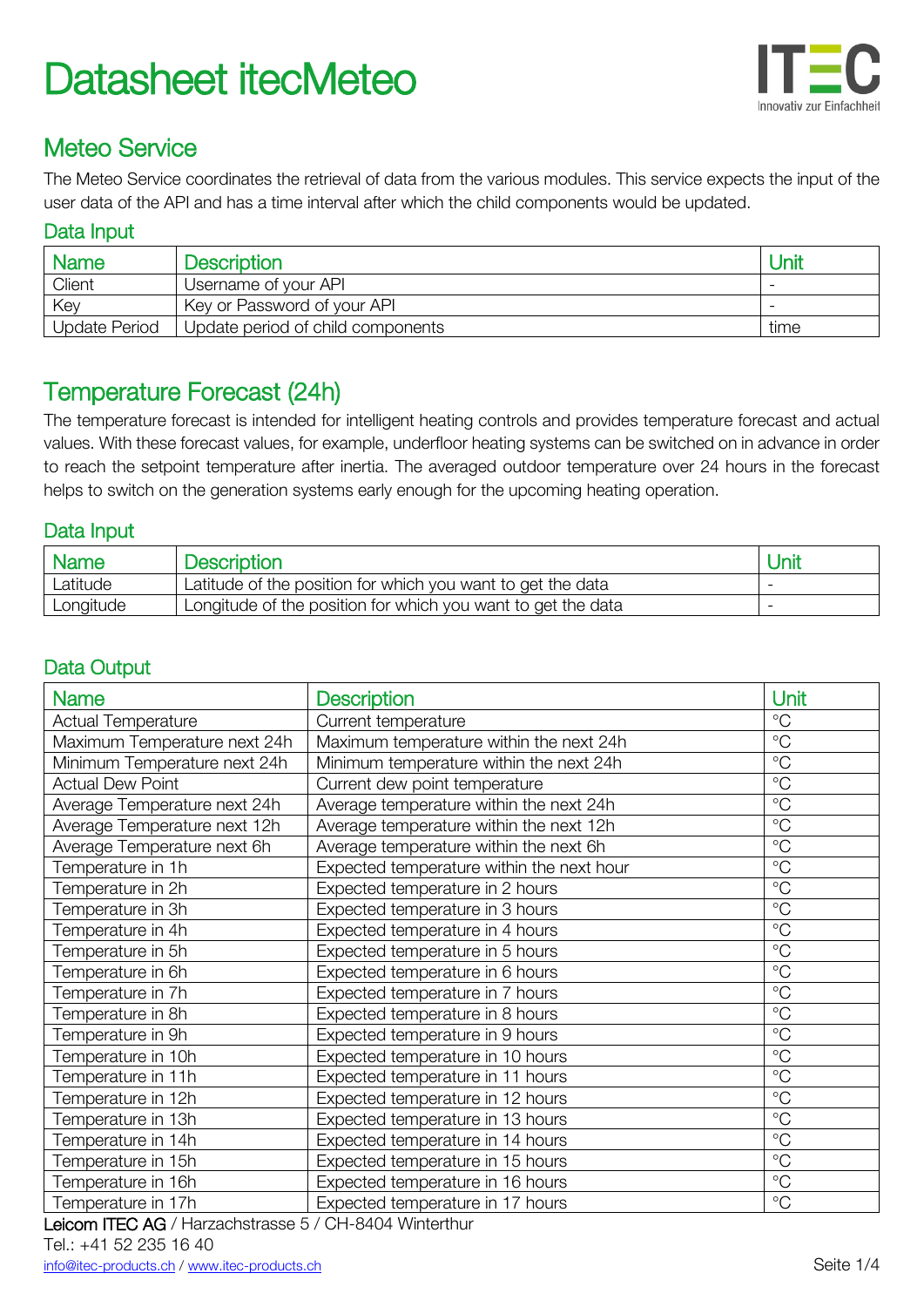

| Temperature in 18h | Expected temperature in 18 hours | $^{\circ}C$ |
|--------------------|----------------------------------|-------------|
| Temperature in 19h | Expected temperature in 19 hours | $^{\circ}C$ |
| Temperature in 20h | Expected temperature in 20 hours | $^{\circ}C$ |
| Temperature in 21h | Expected temperature in 21 hours | $^{\circ}C$ |
| Temperature in 22h | Expected temperature in 22 hours | $^{\circ}C$ |
| Temperature in 23h | Expected temperature in 23 hours | $^{\circ}C$ |
| Temperature in 24h | Expected temperature in 24 hours | $^{\circ}C$ |

## Weather (Actual value)

The weather component contains a mixture of measurement and forecast data. This allows awnings to be retracted in good time before a storm or blinds to be lowered when the sun is shining. The rain data can also help to protect awnings from impending wetness and to prevent the formation of mould.

### Data Input

| Name      | <b>Description</b>                                           | Unit |
|-----------|--------------------------------------------------------------|------|
| Latitude  | Latitude of the position for which you want to get the data  |      |
| Longitude | Longitude of the position for which you want to get the data |      |

## Data Output

| <b>Name</b>                       | <b>Description</b>                          | Unit             |
|-----------------------------------|---------------------------------------------|------------------|
| <b>Actual Temperature</b>         | Current temperature                         | $^{\circ}C$      |
| Maximum Temperature next 24h      | Maximum temperature within the next 24h     | $^{\circ}C$      |
| Minimum Temperature next 24h      | Minimum temperature within the next 24h     | $^{\circ}C$      |
| Average Temperature next 24h      | Average temperature within the next 24h     | $^{\circ}$ C     |
| <b>Actual Relative Humidity</b>   | Current relative humidity                   | %RH              |
| Total Rain Rate next 24h          | Total amount of rain within the next 24h    | mm               |
| Probability of Rain next 24h      | Probability of rain within the next 24h     | $\%$             |
| Probability of Snow Fall next 24h | Probability of snowfall within the next 24h | $\%$             |
| <b>Actual Wind Direction</b>      | Current wind direction                      | $0 - 360^\circ$  |
| Average Wind Speed next 24h       | Average wind speed within the next 24h      | km/h             |
| Wind Gusts next 24h               | Maximum gust speed within the next 24h      | km/h             |
| Sunshine Duration next 24h        | Sunshine duration of the next 24h           | min              |
| Sun Azimut                        | Current sun azimuth                         | $\circ$          |
| Sun Elevation                     | Current sun elevation                       | $\circ$          |
| <b>Global Radiation</b>           | Current global radiation                    | W/m <sup>2</sup> |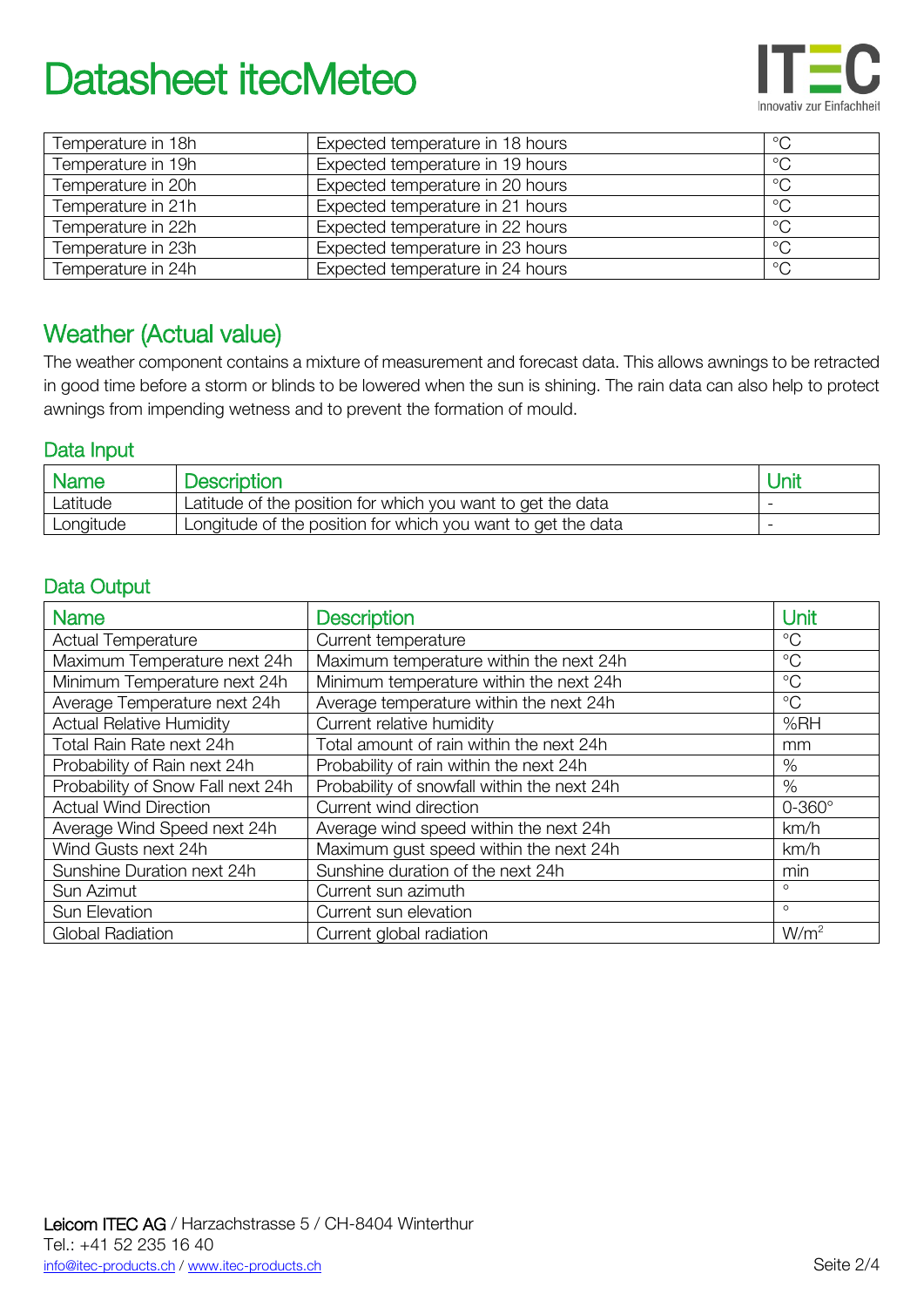

# Solar Forecast (24h)

The Solar Forecast can help to recognise an upcoming high-yield day and to control the systems connected to solar installations (PV or thermal) in such a way that the energy is needed when it is also produced. In this way, optimisation of energy consumption and energy-saving systems can be optimally realised.

### Data Input

| <b>Name</b>                    | <b>Description</b>                                            | Unit            |
|--------------------------------|---------------------------------------------------------------|-----------------|
| Latitude                       | Latitude of the position for which you want to get the data   |                 |
| Longitude                      | Longitude of the position for which you want to get the data  |                 |
| Solar Panel Tilt               | Inclination of the solar panels relative to the horizontal    | $0-90^\circ$    |
| <b>Solar Panel Orientation</b> | Orientation of the solar panels (0/360=N, 90=E, 180=S, 270=W) | $0 - 360^\circ$ |
| Solar Plant Power              | Peak power of the solar system (PV only)                      | kW              |

## Data Output

| <b>Name</b>                    | <b>Description</b>                          | Unit              |
|--------------------------------|---------------------------------------------|-------------------|
| <b>Actual Temperature</b>      | Current temperature                         | $\rm ^{\circ}C$   |
| <b>Global Radiation</b>        | Current global radiation                    | W/m <sup>2</sup>  |
| <b>Direct Radiation</b>        | Current direct radiation                    | W/m <sup>2</sup>  |
| <b>Diffuse Radiation</b>       | Current diffuse radiation                   | W/m <sup>2</sup>  |
| Clear Sky Radiation            | Current clear sky radiation                 | W/m <sup>2</sup>  |
| <b>Direct Energy Radiation</b> | Current direct energy radiation             | Wh/m <sup>2</sup> |
| Estimated Power actual Hour    | Expected solar power within the actual hour | kW                |
| Estimated Power in 1h          | Expected solar power within the next hour   | kW                |
| Estimated Power in 2h          | Expected solar power in 2 hours             | kW                |
| Estimated Power in 3h          | Expected solar power in 3 hours             | kW                |
| Estimated Power in 4h          | Expected solar power in 4 hours             | kW                |
| Estimated Power in 5h          | Expected solar power in 5 hours             | kW                |
| Estimated Power in 6h          | Expected solar power in 6 hours             | kW                |
| Estimated Power in 7h          | Expected solar power in 7 hours             | kW                |
| Estimated Power in 8h          | Expected solar power in 8 hours             | kW                |
| Estimated Power in 9h          | Expected solar power in 9 hours             | kW                |
| Estimated Power in 10h         | Expected solar power in 10 hours            | kW                |
| Estimated Power in 11h         | Expected solar power in 11 hours            | kW                |
| Estimated Power in 12h         | Expected solar power in 12 hours            | kW                |
| Estimated Power in 13h         | Expected solar power in 13 hours            | kW                |
| Estimated Power in 14h         | Expected solar power in 14 hours            | kW                |
| Estimated Power in 15h         | Expected solar power in 15 hours            | kW                |
| Estimated Power in 16h         | Expected solar power in 16 hours            | kW                |
| Estimated Power in 17h         | Expected solar power in 17 hours            | kW                |
| Estimated Power in 18h         | Expected solar power in 18 hours            | kW                |
| Estimated Power in 19h         | Expected solar power in 19 hours            | kW                |
| Estimated Power in 20h         | Expected solar power in 20 hours            | kW                |
| Estimated Power in 21h         | Expected solar power in 21 hours            | kW                |
| Estimated Power in 22h         | Expected solar power in 22 hours            | kW                |
| Estimated Power in 23h         | Expected solar power in 23 hours            | kW                |
| Estimated Power in 24h         | Expected solar power in 24 hours            | kW                |